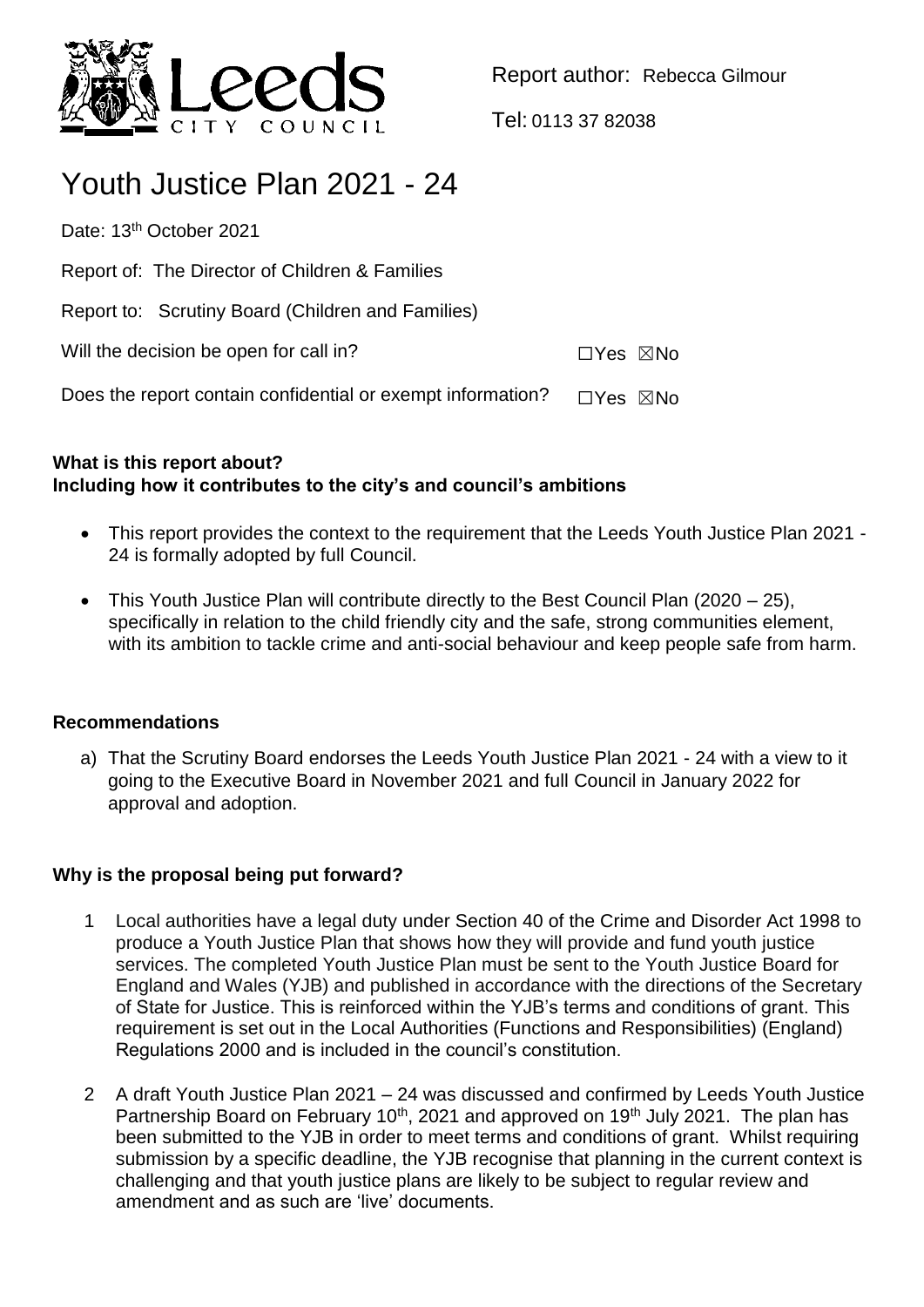- 3 Whilst statute requires the production of an annual plan, the YJB welcomes plans that cover more than one year. Plans covering more than one year require an annual refresh and updating of key information, particularly relating to finance, governance and key achievements from the previous year.
- 4 The Leeds Youth Justice Plan requires approval by full Council under the current constitution. The production of a three-year plan, going to council every three years with annual updates in years two and three, is seen as the best option in ensuring compliance with regulations and minimising the impact on the Youth Justice Service and on full Council.

#### **What impact will this proposal have?**

| <b>Wards Affected: All</b>        |      |     |
|-----------------------------------|------|-----|
| Have ward members been consulted? | ∏Yes | ⊠No |

- 5 Leeds Youth Justice Plan 2021 -24 sets out our ambitions and priorities for the next three years, including arrangements to ensure that we continue to deliver our successful Youth Justice Partnership in the city. It provides the detail as to how Leeds Youth Justice Service intends to deliver services to improve outcomes for children, families and communities through delivery of six key priorities:
	- Reducing the number of children and young people entering or re-entering the criminal justice system
	- Identifying and addressing racial inequality in the youth justice system and supporting cultural cohesion
	- Doing the simple things better
	- Reducing serious youth violence
	- Attendance, achievement and attainment
	- Reducing custody and positive resettlement children and young people from custody

# **What consultation and engagement has taken place?**

6 Consultation has taken place primarily through the multi-agency Youth Justice Partnership Board which is the main forum for governance and oversight of the Youth Justice Service in Leeds. The Youth Justice Partnership Board has good representation from all statutory partners and a range of non-statutory partners to the YJS and includes the Lead Member for Children and Families.

#### **What are the resource implications?**

7 There are no additional resource implications, the plan will be delivered utilising existing resource and multi-agency partnership work.

#### **What are the legal implications?**

8 The Youth Justice Plan sits in the Budget and Policy Framework and requires adoption by the full Council.